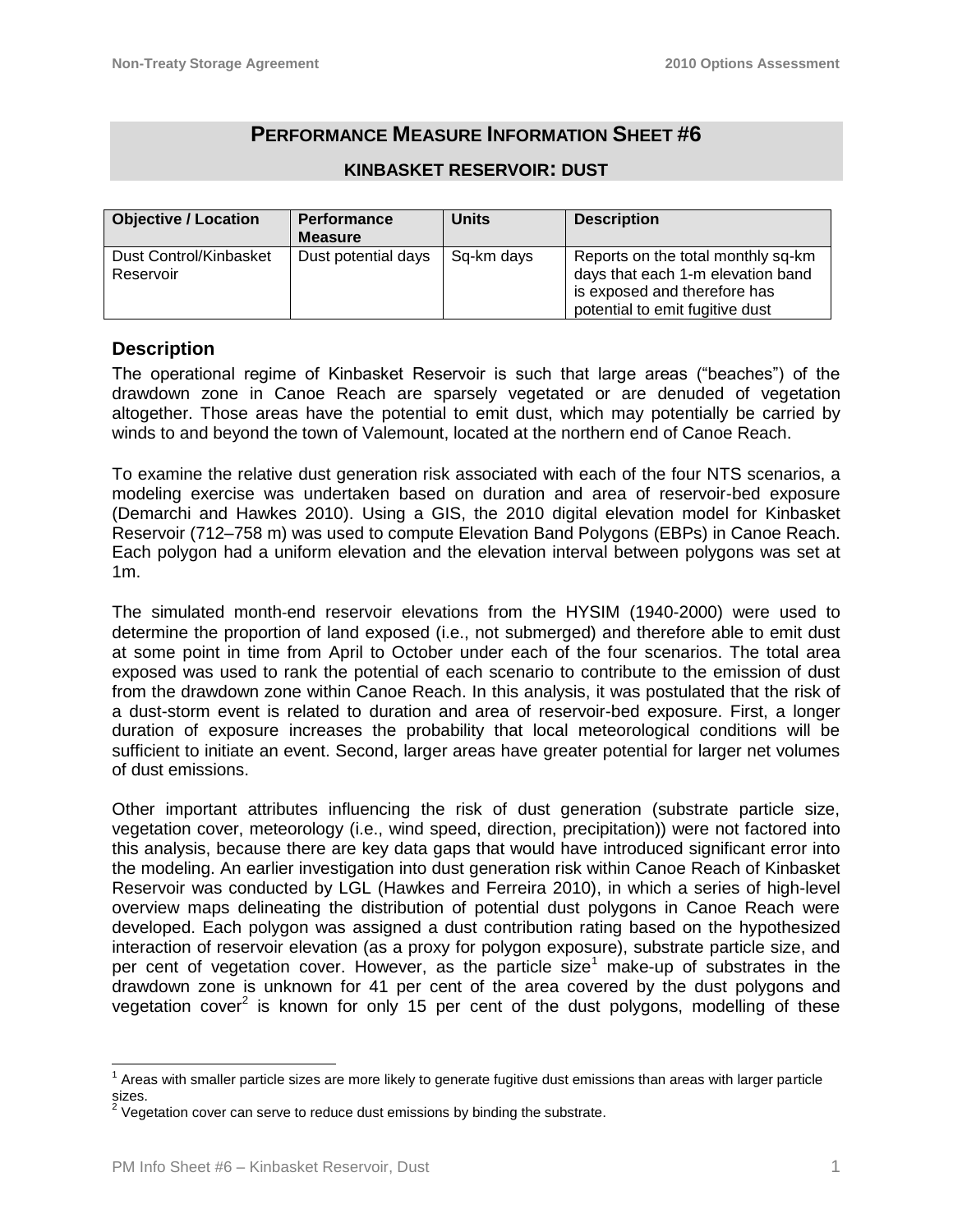attributes would have required a large number of assumptions regarding elevation specific dustemission rates, and uniformity of substrate type and per cent cover.

While historic meteorological conditions allow us to predict the extent to which future conditions might be conducive to dust storm events, future meteorological conditions are independent of reservoir operations and would apply equally to all four scenarios. As this information would not inform a *relative comparison* of the risks of dust emission under the four scenarios, these data were not considered in the model.

## **Performance Measure**

A comparison was undertaken to test possible differences in performance of the NTS scenarios using (i) all of Canoe Reach that was mapped by the DEM, and (ii) only those DEM elevation bands that were within the dust polygons delineated by Hawkes and Ferreira (2010). Overall, the performance of the scenarios was very similar, with duration/area of exposure aligning closely. The main difference is that the entire DEM area resulted in greater exposure because of the greater area of land included in that coverage as compared to the dust polygons. Therefore, only the results of the EBPs are provided here. [The reader is referred to the Demarchi and Hawkes (2010) for a more detailed description of the modeling results].

## **Calculations**

- 1. For each month of each scenario and year, the area of exposed land was summed for those elevations of the Canoe Reach drawdown zone that are covered by the DEM.
- 2. Daily reservoir elevation was determined from a linear interpolation between successive monthly values by taking the difference between months, dividing by the number of days in a month, then adding the daily increment to each day of the month in a cumulative fashion, starting with the previous month-end amount.
- 3. For each scenario, year and month, the number of "square-kilometre-days" (sq-km-days) was calculated. These were summed and the total monthly sq-km days were used as a basis for comparing the four scenarios. These units are represented by the sum of the area of land that is above a given reservoir elevation (i.e., it is exposed) during the days of the month.

## **Key Limitations**

- Wave action is not considered in the model. Although higher winds can be expected to be capable of causing higher emission rates, net emission could be offset to the extent that wind-waves cause wetting of surface materials above the standard reservoir elevation.
- Emission rates within and among different substrate types have not been calculated or ranked. It is expected that lower elevations will have higher emission rates due to: (i) greater proportion of finer particles, (ii) less vegetation cover, and (iii) less woody debris cover. As such, elevation-specific emission rates could increase with decreasing elevation. This compounds (as opposed to mitigate) dust emissions at lower water levels.
- The distribution of vegetation, which serves to mitigate dust emissions, has not been mapped throughout the entire drawdown zone of Canoe Reach.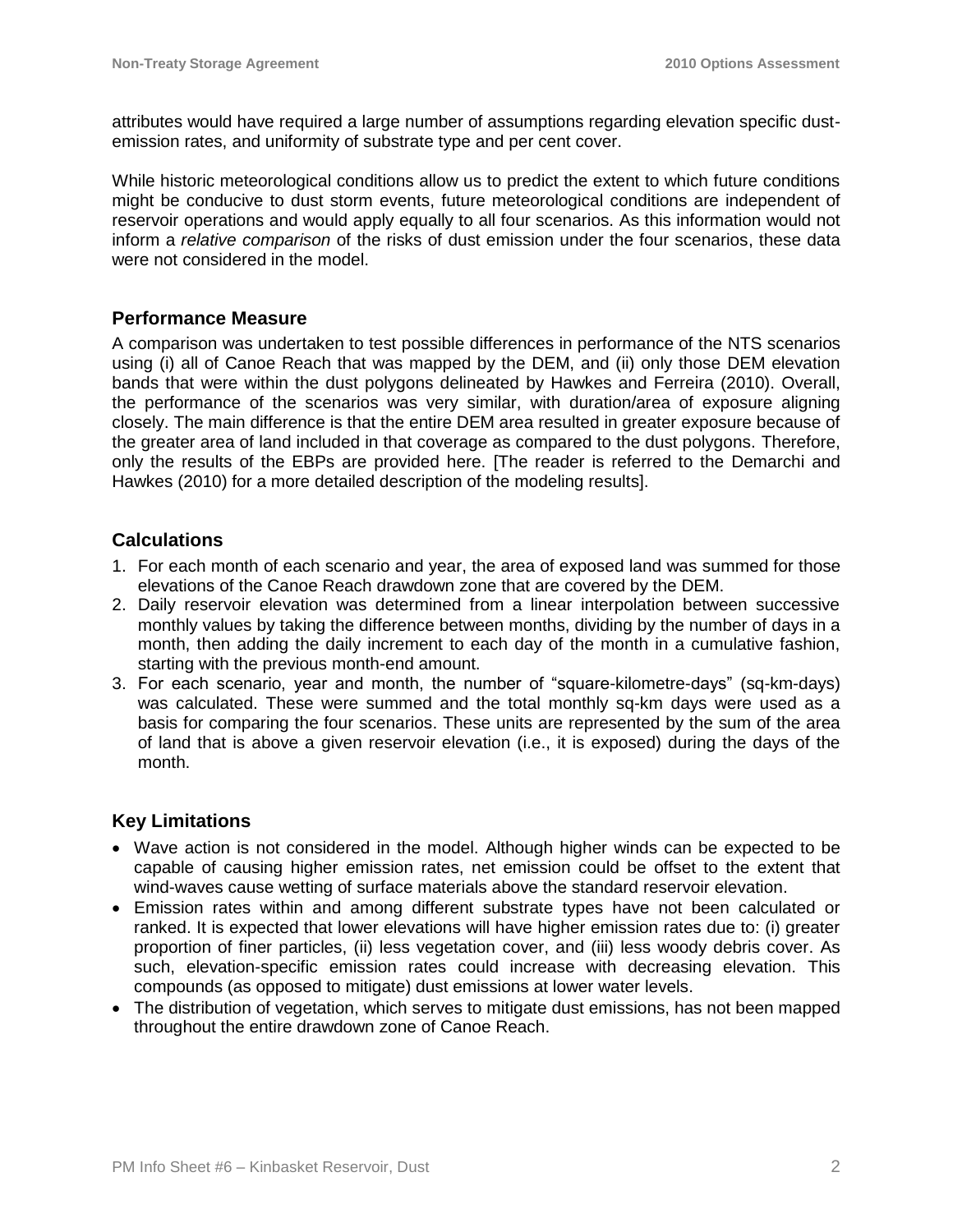## **Key Assumptions**

- Assumes daily changes in water elevation between month-end monthly estimates occur in a linear fashion.
- Assumes that the water level (elevation) in Canoe Reach equals that in the Mica Dam forebay.
- Assumes emission rates are constant over time and space (e.g., a lack of submergence in Year 1 does not affect emission rates in years  $1 + n$ ). It is possible that emission rates in Year n are not independent of water levels in previous years; flooded beaches can receive silt deposits that are then available to become dust when that area is next exposed. Thus, consecutive low-water years could serve to mitigate dust potential due to (i) reduced siltation deposits, (ii) increased vegetation growth, and (iii) increased losses to aeolean processes.
- Exposed areas within the drawdown zone have potential for fugitive dust emissions, regardless of substrate type; submerged areas have no such potential.

# **Results**

Figure 1 shows how the total number of square-kilometre days varies over the simulated timeframe for each of the four scenarios for the elevation based polygons (EBPs). Of the four scenarios, Scenario D has the lowest dust-risk potential for the greatest proportion of time. The "with NTS" scenarios all performed similarly in terms of dust-risk potential.



**Figure 1. Plot of Square-kilometre Says from April to October from 1940 to 2000 for Scenarios A– D. Data are Elevation Based Polygons (EBPs) derived from the DEM Overlay.** One square-kilometre day equals one square kilometre of land exposed for one day.

Figure 2 depicts how the number of square-kilometre days changes during each month (all years combined) for each of the four scenarios. In all scenarios, dust risk is highest in April, after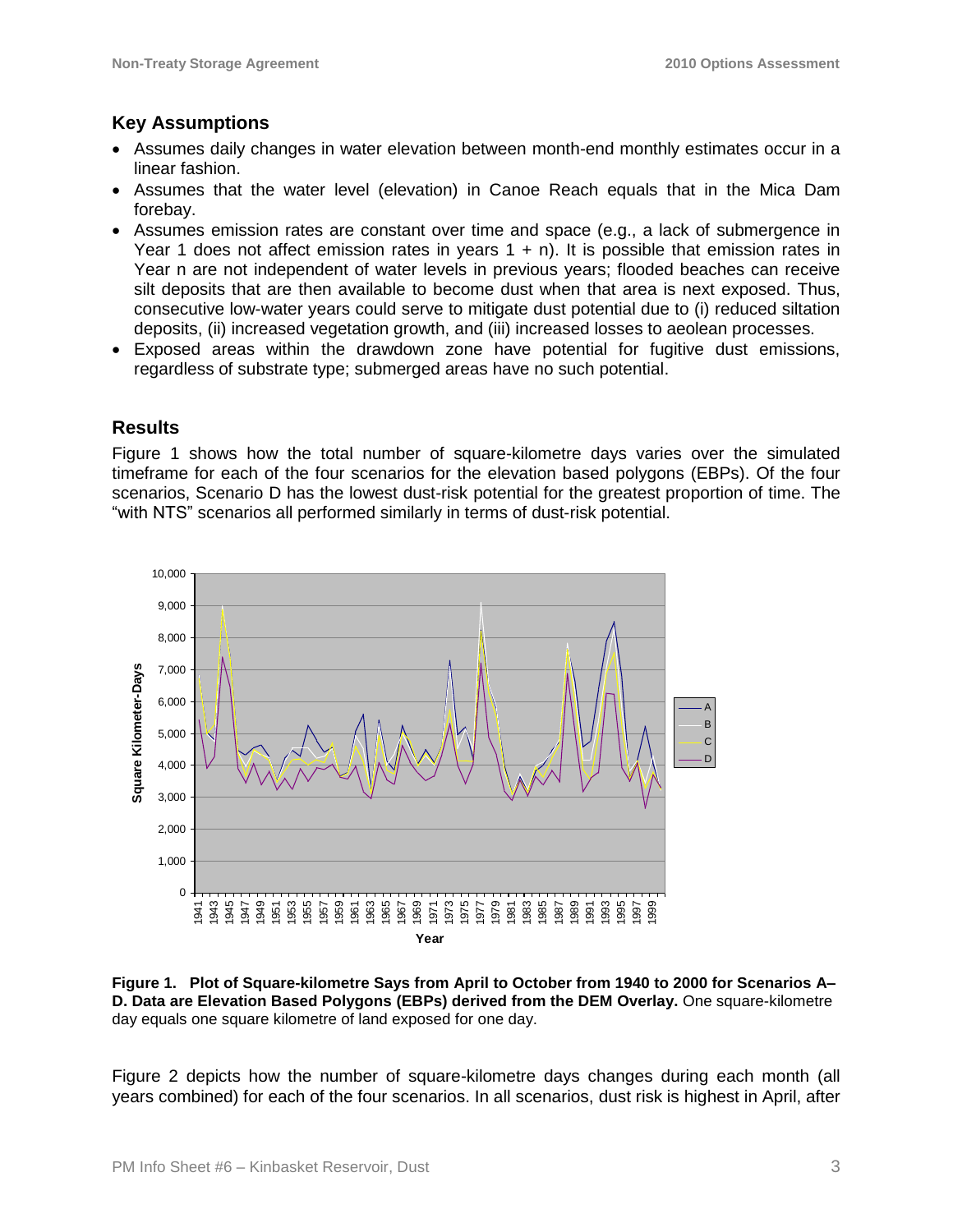which it diminishes rapidly until August, and then levels out as reservoir levels peak. The four scenarios track each other closely, with Scenario D exhibiting the lowest dust-risk potential. Risks associated with scenarios A and B are nearly identical, with Scenario C being modestly lower than both A and B.

Although a dust storm could happen at any time of year under the right conditions, the probability is greatest during the period of April through October when local weather conditions are conducive to dust mobilization and transport. Furthermore, within that period, the months of April–June present the greatest overall risk of dust storms according to the extent of the area of the drawdown zone that is exposed.



**Figure 2. Monthly Sum of Square-kilometre Days for Scenarios A–D.** Data are for all areas mapped by the DEM (EBPs). One square-kilometre day equals one square kilometre of land exposed for one day.

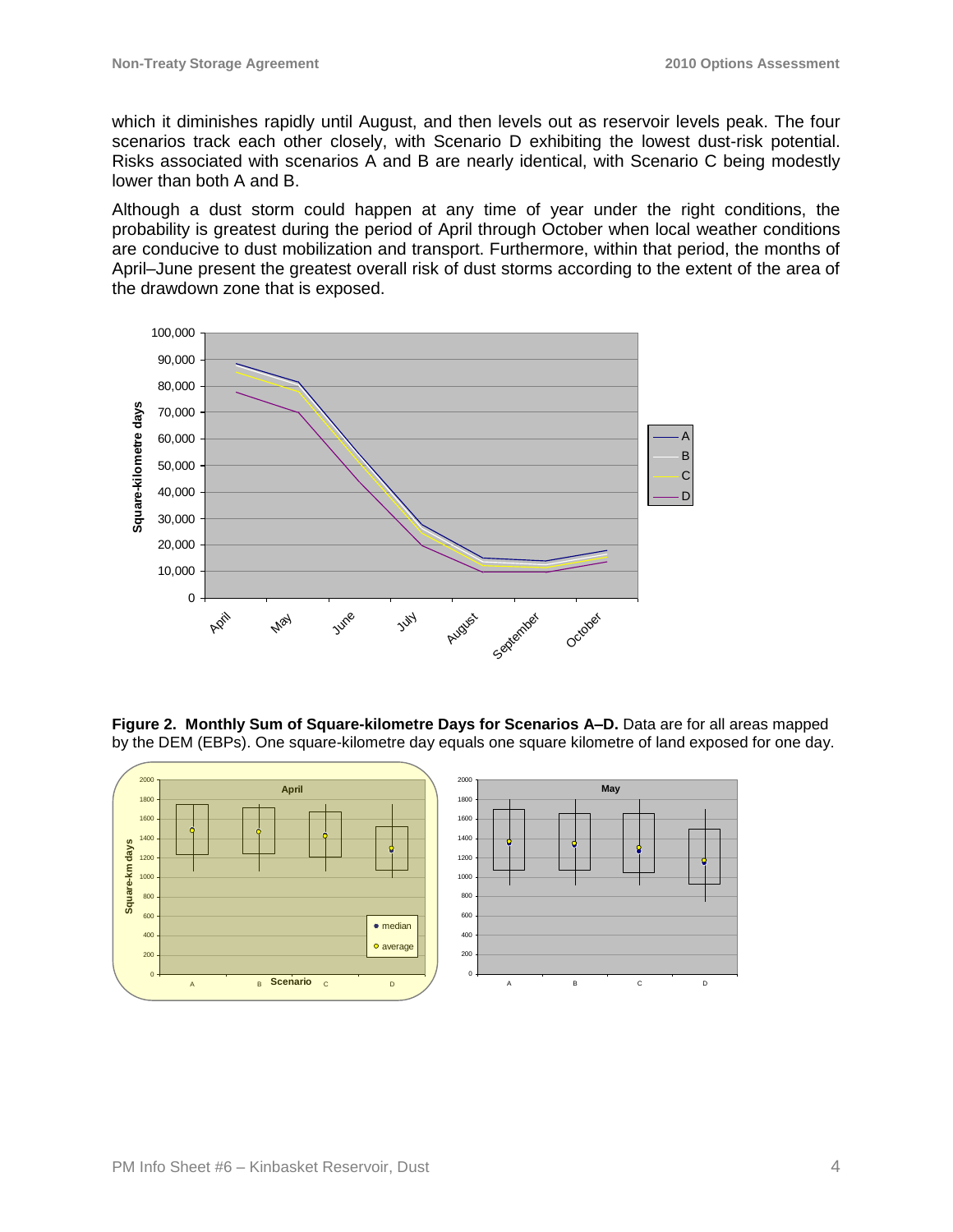

**Figure 3. Summary of Square-kilometre Days for each Scenario (A–D) during the Months of April through October for HYSIM Data spanning years 1940-2000.** Data are for all areas mapped by the DEM (EBPs). Plots show the mean, median, 10% and 90% percentiles (lower and upper limits of boxes), and minimum and maximum values (lower and upper limits of vertical lines). April (Yellow-shaded) results carried forward to Consequence Table.

#### **References**

Demarchi, M. and V. Hawkes. 2010. Kinbasket Reservoir, Comparison of Dust Emission Risks in Canoe Reach among four NTS scenarios. LGL Report EA3211 prepared for BC Hydro Generation Resource Management by LGL Limited environmental research associates. 17pp. plus appendix.